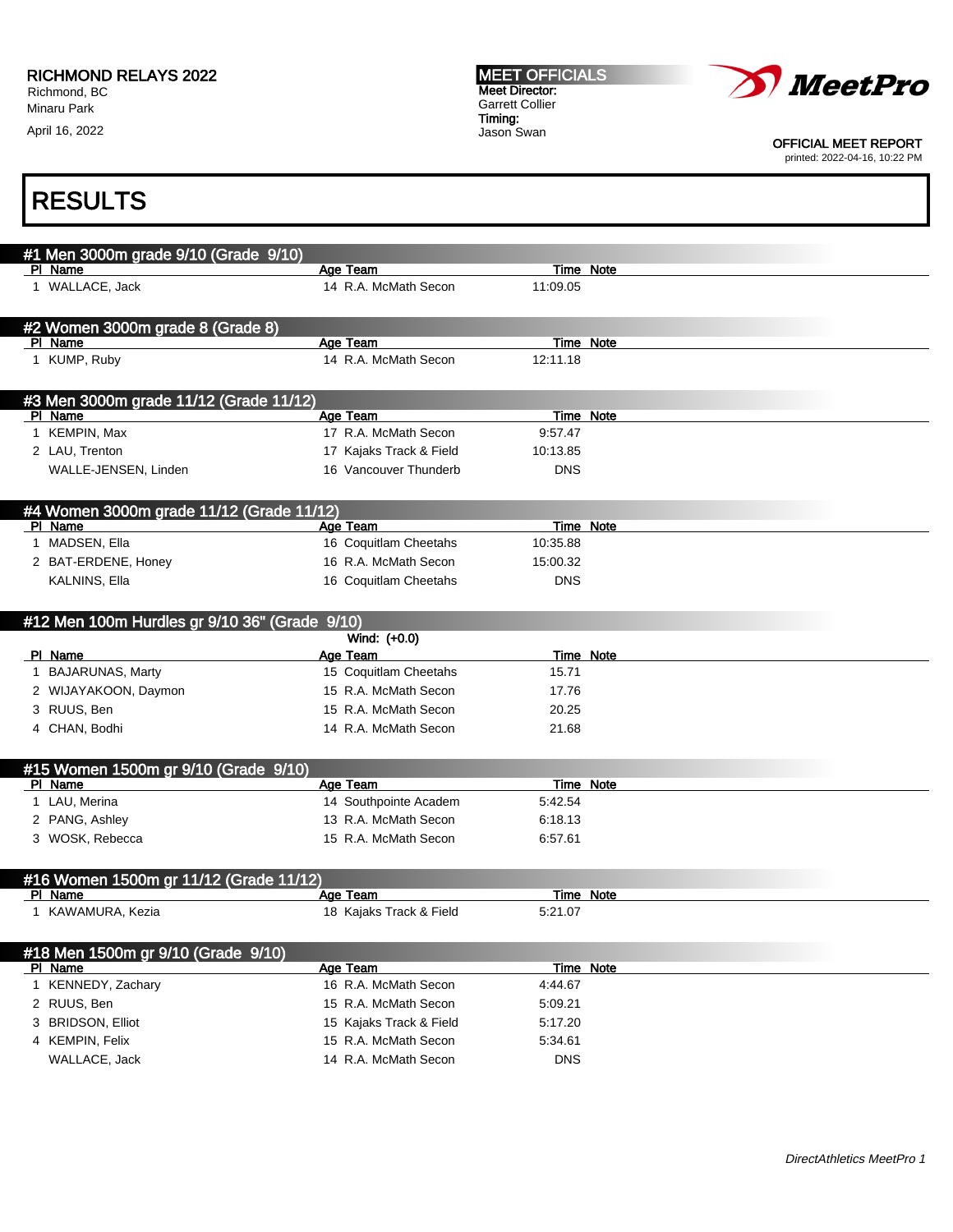#### RICHMOND RELAYS 2022

Richmond, BC Minaru Park

April 16, 2022

MEET OFFICIALS Meet Director: Garrett Collier Timing: Jason Swan



OFFICIAL MEET REPORT

printed: 2022-04-16, 10:22 PM

| #21 Girls 4x100m Relay 9 years (9 years)<br>PI Team |            | Time Note        |
|-----------------------------------------------------|------------|------------------|
| 1 Kajaks Track & Field Club (A)                     | 1:17.10    |                  |
|                                                     |            |                  |
| #22 Girls 4 x 100 m relay 10 yr (10 years)          |            |                  |
| PI Team                                             |            | Time Note        |
| 1 Vancouver Thunderbirds (A)                        | 1:14.96    |                  |
|                                                     |            |                  |
| #24 Girls 4 x 100m Relay 12 yr (12 years)           |            |                  |
| PI Team                                             |            | <b>Time Note</b> |
| 1 Vancouver Thunderbirds (A)                        | 1:03.62    |                  |
| 2 Kajaks Track & Field Club (A)                     | 1:10.39    |                  |
|                                                     |            |                  |
| #25 Girls 4 x 100m Relay 13 yr (13 years)           |            |                  |
| PI Team                                             |            | Time Note        |
| 1 Kajaks Track & Field Club (B)                     | 1:00.96    |                  |
| 2 Kajaks Track & Field Club (A)                     | 1:01.27    |                  |
| 3 Vancouver Thunderbirds (A)                        | 1:02.86    |                  |
|                                                     |            |                  |
| #27 Women 4 x 100m Relay gr 9/10 (Grade 9/10)       |            |                  |
| PI Team                                             |            | Time Note        |
| 1 R.A. McMath Secondary (A)                         | 1:03.09    |                  |
|                                                     |            |                  |
| #28 Women 4 x 100m Relay gr 11/12 (Grade 11/12)     |            |                  |
| PI Team                                             |            | <b>Time Note</b> |
| 1 R.A. McMath Secondary (A)                         | 55.31      |                  |
| 2 Vancouver Thunderbirds (A)                        | 55.50      |                  |
| 3 R.A. McMath Secondary (B)                         | 1:02.35    |                  |
|                                                     |            |                  |
| #29 Women 4 x 100m Relay Open (Open)                |            |                  |
| PI Team                                             |            | Time Note        |
| 1 Hugh McRoberts (A)                                | 1:05.50    |                  |
|                                                     |            |                  |
| #31 Boys 4x100m relay 9/10 yrs (10 years)           |            |                  |
| PI Team                                             |            | Time Note        |
| 1 Vancouver Thunderbirds (A)                        | 1:09.91    |                  |
| 2 Kajaks Track & Field Club (A)                     | 1:11.22    |                  |
|                                                     |            |                  |
| #32 Boys 4x100m relay 11yrs (11 years)              |            |                  |
| PI Team                                             |            | <b>Time Note</b> |
| Kajaks Track & Field Club (A)                       | <b>DNS</b> |                  |
|                                                     |            |                  |
| #33 Boys 4x100m Relay 12 yrs (12 years)             |            |                  |
| PI Team                                             |            | Time Note        |
| 1 Vancouver Thunderbirds (A)                        | 1:06.76    |                  |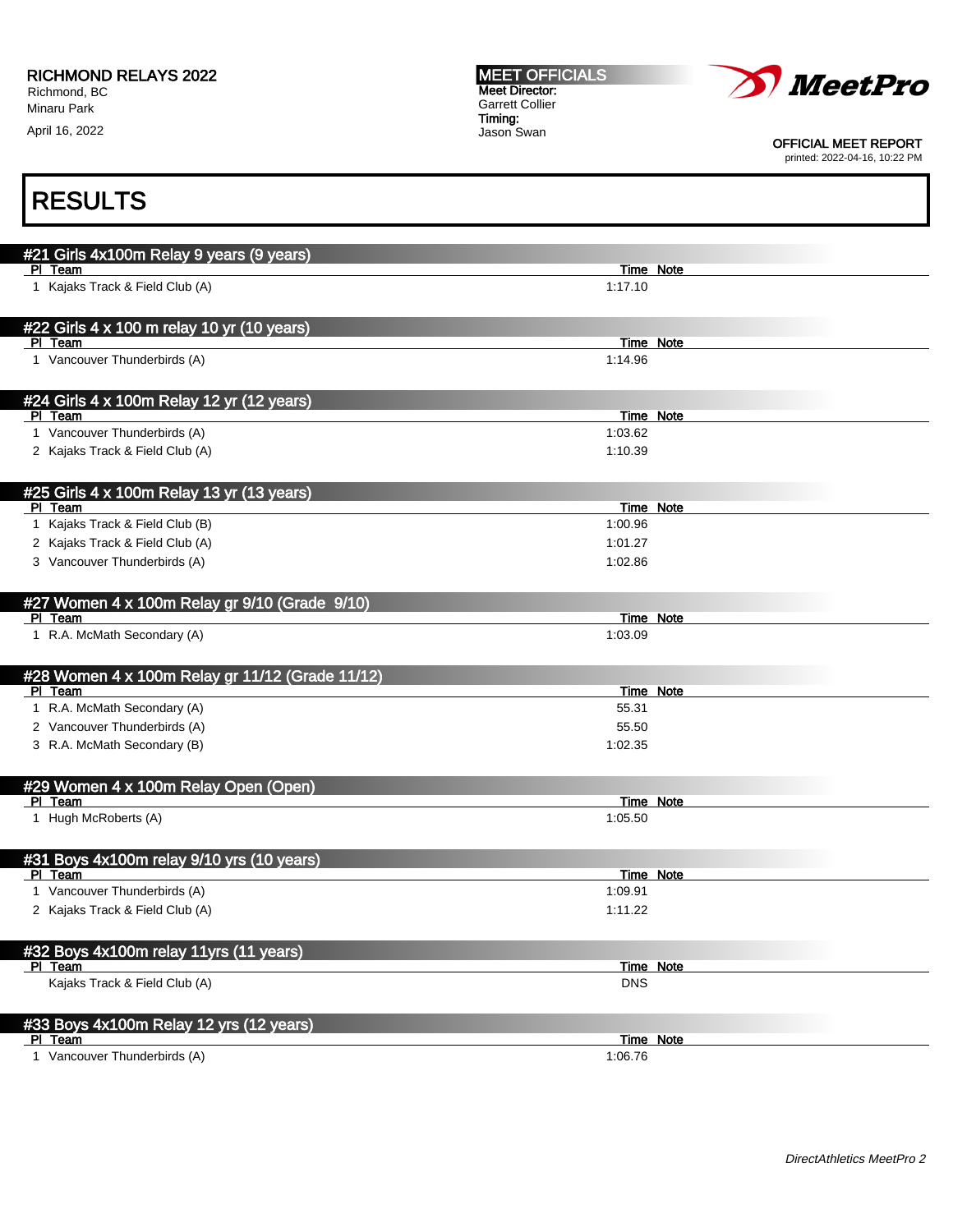| <b>RICHMOND RELAYS 2022</b> |  |
|-----------------------------|--|
|-----------------------------|--|

April 16, 2022



OFFICIAL MEET REPORT

printed: 2022-04-16, 10:22 PM

| #34 Boys 4x100m relay 13 yrs (13 years)              |                                     |                  |           |
|------------------------------------------------------|-------------------------------------|------------------|-----------|
| PI Team                                              |                                     |                  | Time Note |
| 1 Kajaks Track & Field Club (A)                      |                                     | 1:04.27          |           |
|                                                      |                                     |                  |           |
|                                                      |                                     |                  |           |
| #36 Men 4x100m relay gr 9/10 (Grade 9/10)<br>PI Team |                                     |                  | Time Note |
| 1 R.A. McMath Secondary (A)                          |                                     | 49.12            |           |
| 2 R.A. McMath Secondary (B)                          |                                     | 55.31            |           |
|                                                      |                                     |                  |           |
|                                                      |                                     |                  |           |
| #37 Men 4x100m relay gr 11/12 (Grade 11/12)          |                                     |                  |           |
| PI Team                                              |                                     |                  | Time Note |
| 1 Hugh McRoberts (A)                                 |                                     | 57.01            |           |
|                                                      |                                     |                  |           |
| #38 Men 4x100m relay Open (Open)                     |                                     |                  |           |
| PI Team                                              |                                     |                  | Time Note |
| Vancouver Thunderbirds (A)                           |                                     | <b>DNF</b>       |           |
|                                                      |                                     |                  |           |
| #39 Women 800m gr 8 (Grade 8)                        |                                     |                  |           |
| PI Name                                              | Age Team                            | <b>Time Note</b> |           |
| 1 KUMP, Ruby                                         | 14 R.A. McMath Secon                | 2:50.15          |           |
| 2 PANG, Ashley                                       | 13 R.A. McMath Secon                | 3:05.26          |           |
| 3 SHIRRAN, Alison                                    | 13 Hugh McRoberts                   | 3:29.74          |           |
| GUO, Ran                                             | 14 Hugh McRoberts                   | <b>DNS</b>       |           |
|                                                      |                                     |                  |           |
| #40 Women 800m gr 9/10 (Grade 9/10)                  |                                     |                  |           |
| PI Name                                              | Age Team                            | <b>Time Note</b> |           |
| 1 SYMON, Chloe                                       | 14 Vancouver Thunderb               | 2:31.76          |           |
| 2 YAO, Angel                                         | 16 Hugh McRoberts                   | 3:10.58          |           |
| 3 WOSK, Rebecca                                      | 15 R.A. McMath Secon                | 3:23.84          |           |
|                                                      |                                     |                  |           |
| #41 Women 800m gr 11/12 (Grade 11/12)                |                                     |                  |           |
| PI Name                                              | Age Team                            | <b>Time Note</b> |           |
| 1 BAT-ERDENE, Honey                                  | 16 R.A. McMath Secon                | 3:17.99          |           |
|                                                      |                                     |                  |           |
|                                                      |                                     |                  |           |
| #43 Men 800m gr 8 (Grade 8)<br>PI Name               | Age Team                            | <b>Time Note</b> |           |
| 1 GRAFF, Tre                                         | 13 Mcnair                           | 2:40.66          |           |
| 2 CHIANG, Jonathan                                   | 12 Kajaks Track & Field             | 2:57.85          |           |
| 3 ORTIZ LEE, Alari                                   | 14 R.A. McMath Secon                | 3:06.04          |           |
|                                                      |                                     |                  |           |
|                                                      |                                     |                  |           |
| #44 Men 800m gr 9/10 (Grade 9/10)                    |                                     |                  |           |
| PI Name                                              | <b>Age Team</b>                     | Time Note        |           |
| 1 KENNEDY, Zachary                                   | 16 R.A. McMath Secon                | 2:14.77          |           |
| 2 BRIDSON, Arthur                                    | 14 Kajaks Track & Field             | 2:37.11          |           |
|                                                      |                                     |                  |           |
| #45 Men 800 gr 11/12 (Grade 11/12)                   |                                     |                  |           |
| PI Name                                              |                                     | Time Note        |           |
| 1 LAU, Trenton                                       | Age Team<br>17 Kajaks Track & Field |                  |           |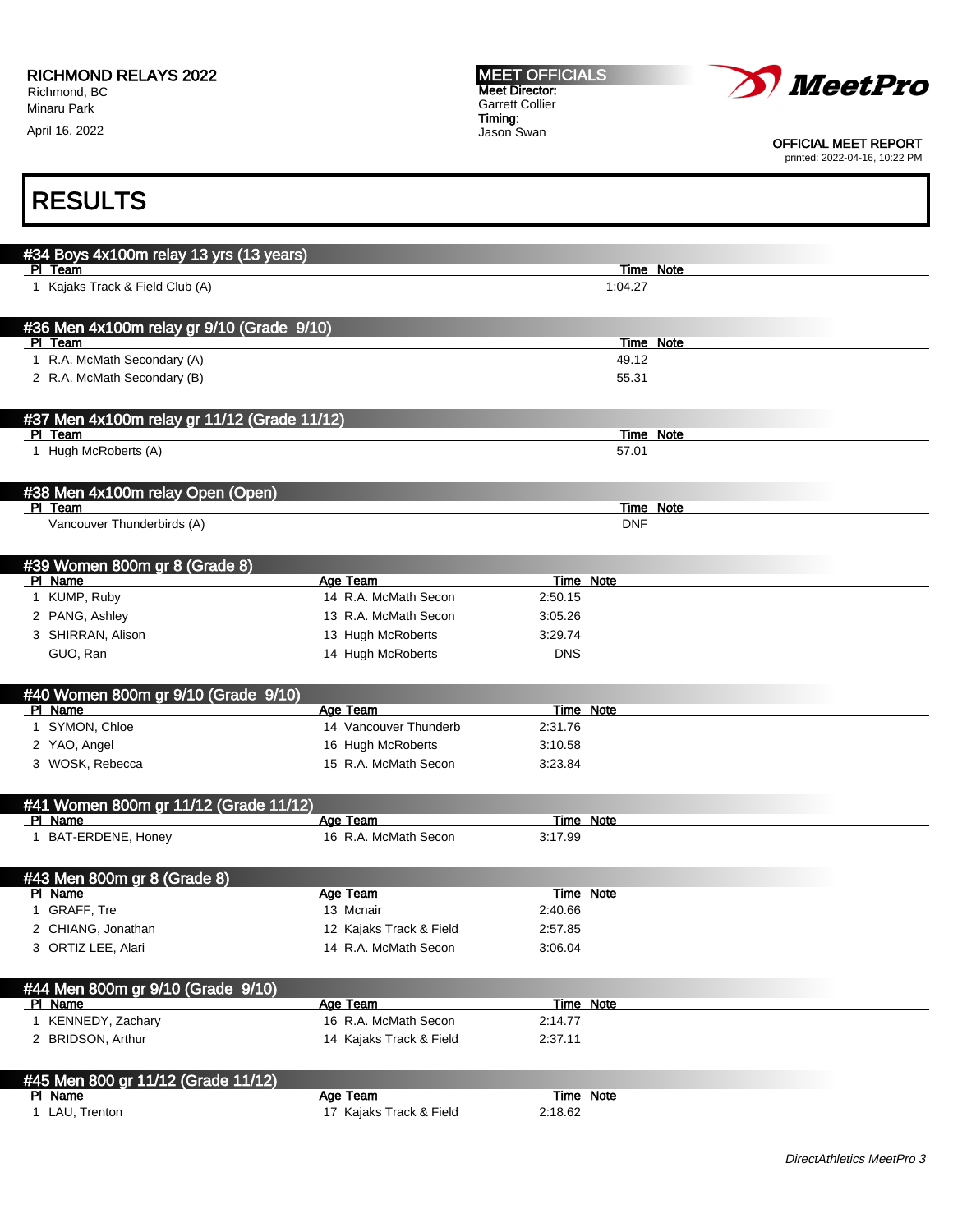April 16, 2022

MEET OFFICIALS Meet Director: Garrett Collier Timing: Jason Swan



OFFICIAL MEET REPORT printed: 2022-04-16, 10:22 PM

| #46 Men 800m Open (Open)                |                           |                  |                  |  |
|-----------------------------------------|---------------------------|------------------|------------------|--|
| PI Name                                 | Age Team                  | Time Note        |                  |  |
| 1 YU, An                                | 20 Unattached             | 2:08.39          |                  |  |
|                                         |                           |                  |                  |  |
| #48 Women 400m gr 9/10 (Grade 9/10)     |                           |                  |                  |  |
| PI Name                                 | Age Team                  | Time Note        |                  |  |
| 1 CHIANG, Claire                        | 14 Kajaks Track & Field   | 1:08.66          |                  |  |
| 2 LIANG, Lisa                           | 15 R.A. McMath Secon      | 1:14.32          |                  |  |
| 3 ZHOU, Angela                          | 14 R.A. McMath Secon      | 1:26.53          |                  |  |
|                                         |                           |                  |                  |  |
| #49 Women 400m gr 11/12 (Grade 11/12)   |                           |                  |                  |  |
| PI Name                                 | <b>Age Team</b>           | <b>Time Note</b> |                  |  |
| 1 XUE, Fiona                            | 17 Hugh McRoberts         | 1:12.96          |                  |  |
|                                         |                           |                  |                  |  |
| #52 Men 400m gr 9/10 (Grade 9/10)       |                           |                  |                  |  |
| PI Name                                 | Age Team                  | Time Note        | H(PI)            |  |
| 1 BISAILLON-WHITE, Adam                 | 16 R.A. McMath Secon      | 58.27            | 2(1)             |  |
| 2 MOROVIC, Niko                         | 15 R.A. McMath Secon      | 1:01.28          | 1(1)             |  |
| 3 PANG, Lucas                           | 14 Unattached             | 1:05.14          | 1(2)             |  |
| 4 TOVAR, Miguel                         | 14 Kajaks Track & Field   | 1:08.95          | 1(3)             |  |
|                                         |                           |                  |                  |  |
| 5 CHIANG, Jeremy                        | 16 Kajaks Track & Field   | 1:14.22          | 2(2)             |  |
|                                         |                           |                  |                  |  |
| #53 Men 400m gr 11/12 (Grade 11/12)     |                           |                  |                  |  |
| PI Name                                 | <b>Age Team</b>           | Time Note        |                  |  |
| 1 VARELA, Fabian                        | 17 Hugh McRoberts         | 1:02.53          |                  |  |
| TURNER, Aidan                           | 17 Kajaks Track & Field   | <b>DNS</b>       |                  |  |
|                                         |                           |                  |                  |  |
| #57 Girls 1200m relay 13 yrs (13 years) |                           |                  |                  |  |
| PI Team                                 |                           |                  | <b>Time Note</b> |  |
| 1 Vancouver Thunderbirds (A)            |                           |                  | 2:57.55          |  |
|                                         |                           |                  |                  |  |
| #61 Girls 60m 9 yrs (9 years)           |                           |                  |                  |  |
|                                         | Wind: (+0.0)              |                  |                  |  |
| PI Name                                 | Age Team                  | <b>Time Note</b> |                  |  |
| 1 BAINS, Seylah                         | Kajaks Track & Field<br>8 | 11.40            |                  |  |
| 2 VALL, Sahara                          | Kajaks Track & Field<br>8 | 11.97            |                  |  |
| 3 GINN, Ella                            | Kajaks Track & Field<br>9 | 12.01            |                  |  |
| 4 HOPWOOD, Victoria                     | Kajaks Track & Field<br>8 | 12.15            |                  |  |
|                                         |                           |                  |                  |  |
| #62 Girls 60m 10 yrs (10 years)         |                           |                  |                  |  |
|                                         | Wind: (+0.0)              |                  |                  |  |
| PI Name                                 | Age Team                  | <b>Time Note</b> |                  |  |
| 1 MAVER, Lexa                           | 9 Ocean Athletics Trac    | 10.04            |                  |  |
| 2 PETERSON, Beatrix                     | 9 Vancouver Thunderb      | 10.90            |                  |  |
| 3 GEYER, Lily                           | Vancouver Thunderb<br>9   | 11.72            |                  |  |
| 4 BEYNON, Sofia                         | Vancouver Thunderb<br>9   | 12.69            |                  |  |
| MCCUTCHEON, Emma                        | 9 Vancouver Thunderb      | <b>DNS</b>       |                  |  |
|                                         |                           |                  |                  |  |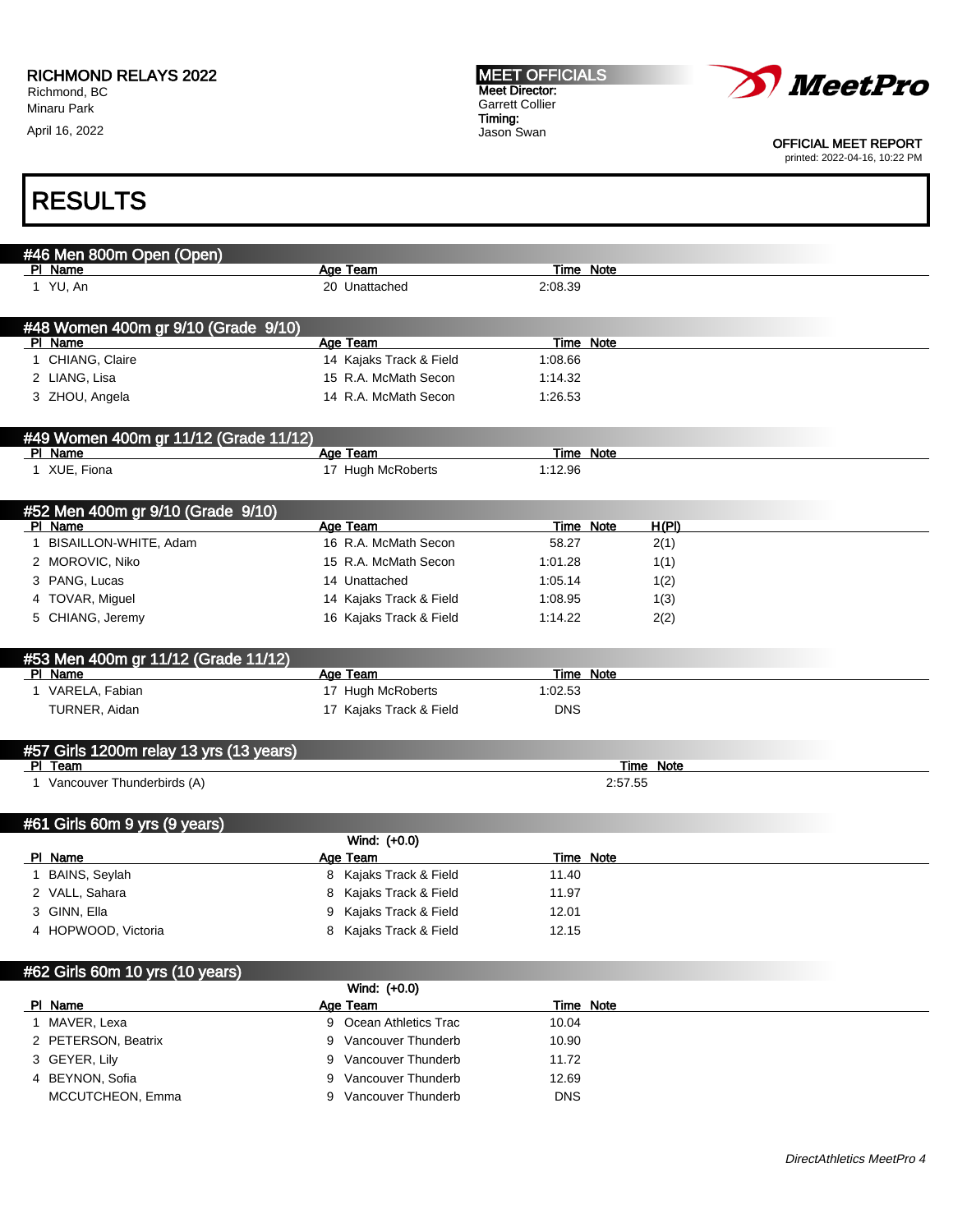April 16, 2022





OFFICIAL MEET REPORT printed: 2022-04-16, 10:22 PM

### RESULTS

#### #63 Girls 60m 11yrs (11 years)

|                    | Wind: (+0.0)             |           |  |
|--------------------|--------------------------|-----------|--|
| PI Name            | Age Team                 | Time Note |  |
| UZOZIE, Chioma     | 11 Vancouver Thunderb    | 9.80      |  |
| 2 SISGOREO, Thea   | Vancouver Thunderb<br>11 | 10.51     |  |
| 3 PATRICK, Lucille | 10 Royal City Track & F  | 10.59     |  |
|                    |                          |           |  |

#### #64 Boys 60m 9 yrs (9 years)

|                  | Wind: (+0.0)         |           |  |
|------------------|----------------------|-----------|--|
| PI Name          | Age Team             | Time Note |  |
| THOMSON, Kayden  | Kajaks Track & Field | 10.63     |  |
| 2 CHAHAL, Jaan   | Kajaks Track & Field | 10.78     |  |
| 3 SHERGILL, Dean | Kajaks Track & Field | 11.72     |  |

| #65 Boys 60m 10yrs (10 years) |                         |       |           |      |       |
|-------------------------------|-------------------------|-------|-----------|------|-------|
| PI Name                       | Age Team                |       | Time Note |      | H(PI) |
| 1 VARMA-VITUG, Armaan         | 9 Kajaks Track & Field  | 9.91  |           | (NW) | 1(1)  |
| 2 FOSTER, Logan               | 9 Vancouver Thunderb    | 9.94  |           | (NW) | 1(2)  |
| 3 CASTRO, Caio                | 9 Vancouver Thunderb    | 10.31 |           | (NW) | 1(3)  |
| 4 MEDIANU, Luca               | 9 Kajaks Track & Field  | 10.78 |           | (NW) | 1(4)  |
| 5 WOOLFORD, Thomas            | 9 Kajaks Track & Field  | 14.15 |           | (NW) | 1(5)  |
| LY, Oliver                    | 9 Kajaks Track & Field  | NT    |           |      | 2     |
| LIN, Aston                    | 9 Vancouver Thunderb    | NT    |           |      | 2     |
| BEVAN, Joel                   | 9 Kajaks Track & Field  | NT    |           |      | 2     |
| REID, Alexander               | 10 Kajaks Track & Field | NT    |           |      | 2     |
|                               |                         |       |           |      |       |

#### #66 Boys 60m 11 yrs (11 years)

|                 | Wind: (+0.0)            |           |  |
|-----------------|-------------------------|-----------|--|
| PI Name         | Age Team                | Time Note |  |
| WANG, Eric Tian | 11 Kajaks Track & Field | 10.77     |  |
| 2 GILL, Jay     | Vancouver Thunderb      | 11.70     |  |

#### #67 Girls 100m 12 yrs (12 years)

|                   | Wind: $(-0.3)$           |            |
|-------------------|--------------------------|------------|
| PI Name           | Age Team                 | Time Note  |
| PETKOV, Karina    | Vancouver Thunderb<br>11 | 15.51      |
| 2 PETKOV, Eva     | Vancouver Thunderb<br>11 | 16.67      |
| 3 EDGE, Alexandra | Vancouver Thunderb       | 17.16      |
| CHEUNG, Victoria  | 12 Vancouver Thunderb    | <b>DNS</b> |

### #68 Girls 100m 13 yrs (13 years)

| PI Name            | Age Team                | Time Note         | H(PI) |
|--------------------|-------------------------|-------------------|-------|
| OWEN, Mairead      | 12 Vancouver Thunderb   | $(-1.7)$<br>14.85 | 1(1)  |
| 2 HEINE, Addyson   | 12 Vancouver Thunderb   | $(-1.7)$<br>15.52 | 1(2)  |
| 3 SMITH, Bryanna   | 12 Kajaks Track & Field | $(-1.7)$<br>15.66 | 1(3)  |
| POPOVA, Theodora   | 13 Kajaks Track & Field | <b>DNS</b>        |       |
| WENGLOWSKI, Audrey | 12 Kajaks Track & Field | NT                |       |
| RIDGWAY, Maddie    | 12 Vancouver Thunderb   | NT                |       |
| YOUNG, Maddi       | 13 Vancouver Thunderb   | NT                |       |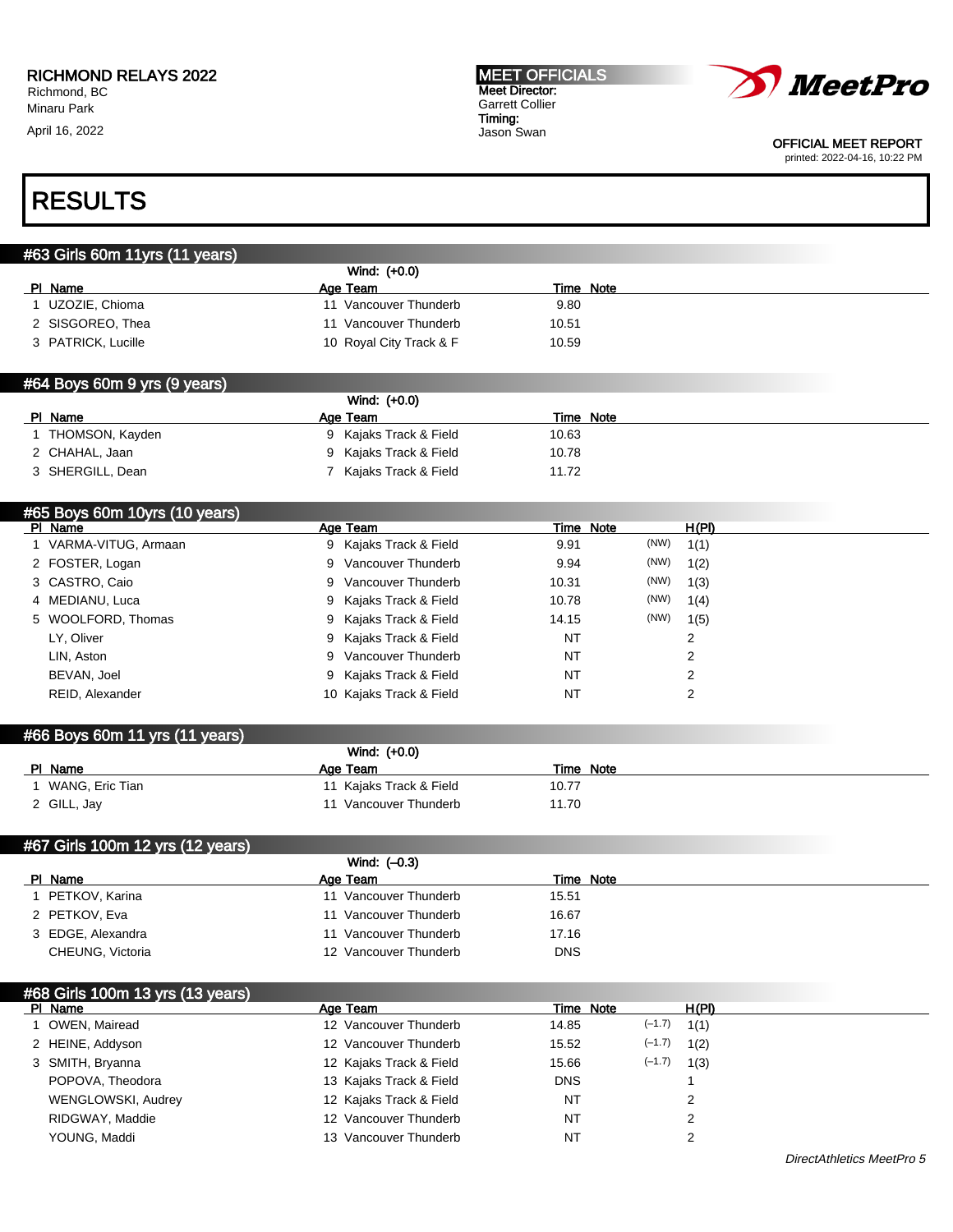April 16, 2022





OFFICIAL MEET REPORT

printed: 2022-04-16, 10:22 PM

# RESULTS

| #68 Girls 100m 13 yrs (13 years) (cont'd) |                         |                  |                  |
|-------------------------------------------|-------------------------|------------------|------------------|
| PI Name                                   | Age Team                | Time Note        | H(PI)            |
| PETERSON, Laerke                          | 12 Vancouver Thunderb   | <b>NT</b>        | $\overline{2}$   |
|                                           |                         |                  |                  |
| #69 Women 100m gr 8 (Grade 8)             |                         |                  |                  |
|                                           | Wind: (-1.2)            |                  |                  |
| PI Name                                   | Age Team                | <b>Time Note</b> |                  |
| 1 TU, Michelle                            | 14 Kajaks Track & Field | 15.24            |                  |
| 2 HINDSON, Lexi                           | 13 R.A. McMath Secon    | 15.81            |                  |
| 3 GUO, Ran                                | 14 Hugh McRoberts       | 17.56            |                  |
|                                           |                         |                  |                  |
| #70 Women 100m gr 9/10 (Grade 9/10)       |                         |                  |                  |
|                                           | Wind: (-0.5)            |                  |                  |
| PI Name                                   | Age Team                | <b>Time Note</b> |                  |
| 1 VARMA-VITUG, Sofia                      | 14 Kajaks Track & Field | 13.99            |                  |
| 2 CHEN, Rebecca                           | 15 Kajaks Track & Field | 14.33            |                  |
| 3 CARKNER, Sarah                          | 15 R.A. McMath Secon    | 14.41            |                  |
| 4 YE, Besty                               | 15 Kajaks Track & Field | 14.69            |                  |
| 5 MOSTERT, Juanique                       | 15 Unattached           | 16.72            |                  |
|                                           |                         |                  |                  |
| #71 Women 100m gr 11/12 (Grade 11/12)     |                         |                  |                  |
| PI Name                                   | <b>Age Team</b>         | Time Note        | H(PI)            |
| 1 HOREL (BIGGS), Kailey                   | 18 Comox Valley Coug    | 13.62            | $(-2.3)$<br>2(1) |
| 2 HAMADA, Kaiya                           | 17 R.A. McMath Secon    | 14.10            | $(-2.3)$<br>2(2) |
| 3 NG, Teagan                              | 17 R.A. McMath Secon    | 14.26            | $(-1.4)$<br>1(1) |
| 4 PUNIA, Jaya                             | 17 R.A. McMath Secon    | 14.97            | $(-1.4)$<br>1(2) |
| 5 BHOGAL, Sarang                          | 17 Hugh McRoberts       | 15.94            | $(-1.4)$<br>1(3) |
| 6 COX, Olivia                             | 16 R.A. McMath Secon    | 16.26            | $(-2.3)$<br>2(3) |
| REED, Jordyn                              | 16 Vancouver Thunderb   | <b>DNS</b>       | $\mathbf{1}$     |
|                                           |                         |                  |                  |
| #73 Boys 100m 12 yrs (12 years)           |                         |                  |                  |
|                                           | Wind: $(-1.3)$          |                  |                  |
| PI Name                                   | Age Team                | Time Note        |                  |
| 1 LY, Tyler                               | 12 Kajaks Track & Field | 15.35            |                  |
| 2 PANERIO, Wyatt                          | 11 Kajaks Track & Field | 16.28            |                  |
| 3 MEDIANU, Eric                           | 12 Kajaks Track & Field | 16.91            |                  |
| 4 MCCUTCHEON, Simon                       | 12 Vancouver Thunderb   | 16.93            |                  |
|                                           |                         |                  |                  |

#### #75 Men 100m gr 8 (Grade 8)

| $\cdots$ $\cdots$ $\cdots$ $\cdots$ $\cdots$ $\cdots$ $\cdots$ $\cdots$ | Wind: (-2.5)            |           |
|-------------------------------------------------------------------------|-------------------------|-----------|
| PI Name                                                                 | Age Team                | Time Note |
| JANG, Nickolas                                                          | 14 Vancouver Thunderb   | 12.77     |
| 2 BURROWS, Nicolas                                                      | 13 Kajaks Track & Field | 13.13     |
| 3 LAM, Trevor                                                           | 14 Vancouver Thunderb   | 13.84     |
| 4 MAVER, Makaio                                                         | 13 Ocean Athletics Trac | 14.12     |
| 5 ORTIZ LEE, Alari                                                      | 14 R.A. McMath Secon    | 14.39     |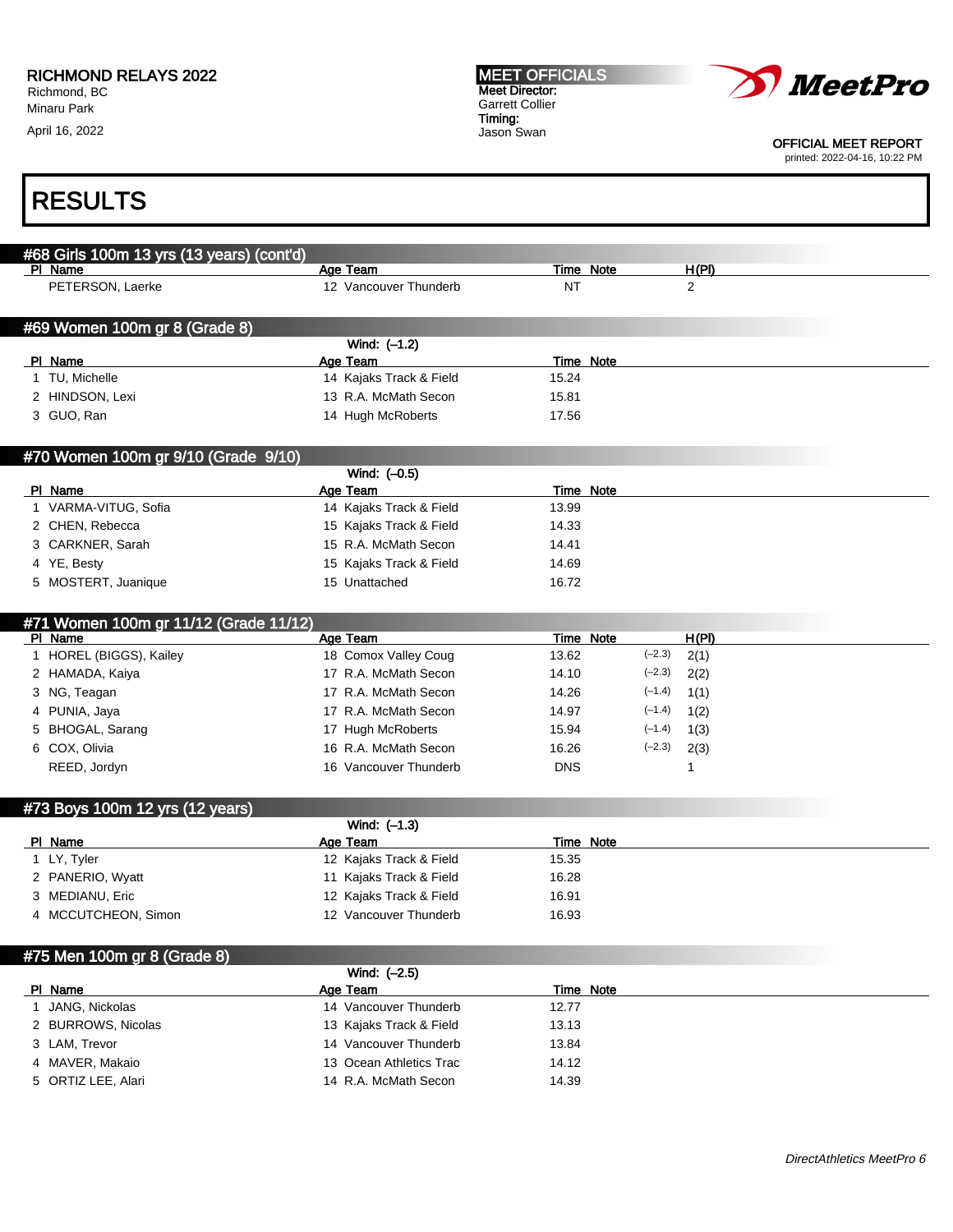April 16, 2022





OFFICIAL MEET REPORT printed: 2022-04-16, 10:22 PM

## RESULTS

| #76 Men 100m gr 9/10 (Grade 9/10) |                         |            |           |       |
|-----------------------------------|-------------------------|------------|-----------|-------|
| PI Name                           | Age Team                |            | Time Note | H(PI) |
| 1 ARDIZZONI, Massimo              | 14 Vancouver Thunderb   | 12.07      | $(-2.4)$  | 3(1)  |
| 2 DAVISON, Sloan                  | 15 Vancouver Thunderb   | 12.15      | $(-1.9)$  | 2(1)  |
| 3 MANDIC, Daniel                  | 15 Vancouver Thunderb   | 12.21      | $(-0.9)$  | 1(1)  |
| 4 BAJARUNAS, Marty                | 15 Coquitlam Cheetahs   | 12.39      | $(-0.9)$  | 1(2)  |
| 5 ELLISON, Max                    | 15 R.A. McMath Secon    | 12.61      | $(-1.9)$  | 2(2)  |
| 6 KUSH, Nathan                    | 15 R.A. McMath Secon    | 12.85      | $(-1.9)$  | 2(3)  |
| 7 BISAILLON-WHITE, Adam           | 16 R.A. McMath Secon    | 13.02      | $(-0.9)$  | 1(3)  |
| 8 BRIDSON, Arthur                 | 14 Kajaks Track & Field | 13.15      | $(-2.4)$  | 3(2)  |
| 9 MOROVIC, Niko                   | 15 R.A. McMath Secon    | 14.08      | $(-1.9)$  | 2(4)  |
| 10 CHAN, Bodhi                    | 14 R.A. McMath Secon    | 14.16      | $(-2.4)$  | 3(3)  |
| NG, Aiden                         | 16 Kajaks Track & Field | <b>DNS</b> |           |       |
|                                   |                         |            |           |       |

#### #77 Men 100m gr 11/12 (Grade 11/12)

|                  | Wind: (-2.3)          |            |
|------------------|-----------------------|------------|
| PI Name          | Age Team              | Time Note  |
| DULEY, Logan     | 16 R.A. McMath Secon  | 11.54      |
| 2 JIANG, Jason   | 17 Vancouver Thunderb | 12.80      |
| 3 BABICH, Leo    | 17 Hugh McRoberts     | 15.65      |
| CHEUNG, Clarence | 16 Vancouver Thunderb | <b>DNS</b> |

#### #78 Men 100m Open (Open)

|                  | Wind: $(-2.1)$          |           |  |
|------------------|-------------------------|-----------|--|
| PI Name          | Age Team                | Time Note |  |
| . ZHANG, Danni   | 27 Vancouver Thunderb   | 12.19     |  |
| 2 WANG, Congran  | 31 Unattached British C | 12.70     |  |
| 3 YEUNG, Jack    | 20 Vancouver Thunderb   | 12.75     |  |
| 4 PIERCE, Conner | 20 UBC Thunderbirds     | 15.15     |  |

#### #81 Women 4000m DMR Open (Open)

| PI Team                                   | Time Note |  |
|-------------------------------------------|-----------|--|
| I Kajaks Track & Field Club (A)           | 14:25.61  |  |
|                                           |           |  |
|                                           |           |  |
| #83 Men 4000m DMR gr 11/12 (Grade 11/12)  |           |  |
| PI Team                                   | Time Note |  |
| 1 R.A. McMath Secondary (A)               | 12:32.63  |  |
|                                           |           |  |
|                                           |           |  |
| #88 Men 4x400m relay gr 9/10 (Grade 9/10) |           |  |
| PI Team                                   | Time Note |  |

1 R.A. McMath Secondary (A) 4:06.11

|    | #91 Women 200m grade 8 (Grade 8) |                       |            |
|----|----------------------------------|-----------------------|------------|
|    |                                  | Wind: (-1.6)          |            |
| PL | Name                             | Age Team              | Time Note  |
|    | DAVISON, Ellie                   | 12 Vancouver Thunderb | 30.13      |
|    | HINDSON, Lexi                    | 13 R.A. McMath Secon  | <b>DNS</b> |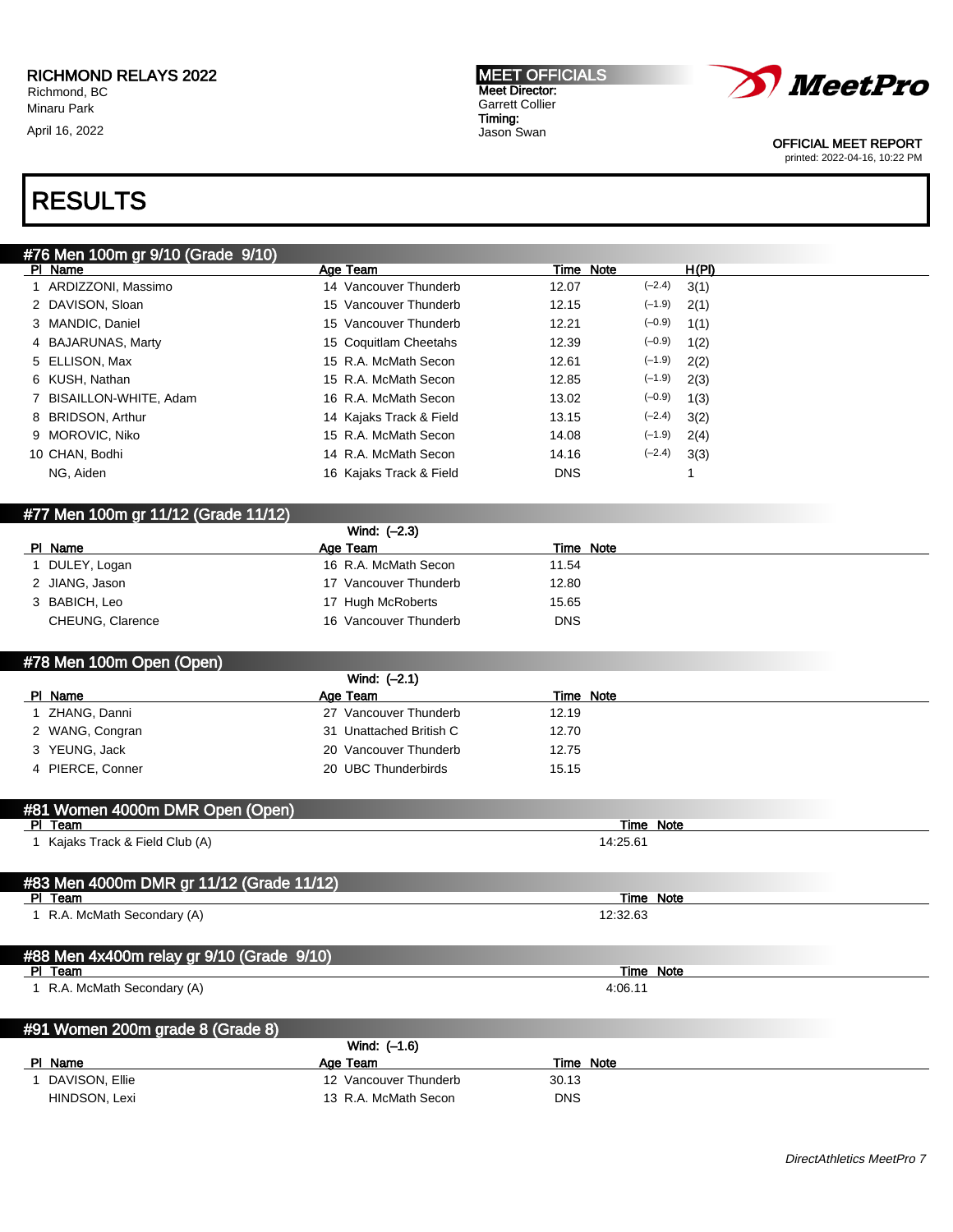April 16, 2022





OFFICIAL MEET REPORT printed: 2022-04-16, 10:22 PM

| #92 Women 200m gr 9/10 (Grade 9/10)                                                                                                                                                                                                                            |                                                 |                    |                                      |
|----------------------------------------------------------------------------------------------------------------------------------------------------------------------------------------------------------------------------------------------------------------|-------------------------------------------------|--------------------|--------------------------------------|
|                                                                                                                                                                                                                                                                | Wind: (-1.6)                                    |                    |                                      |
| PI Name                                                                                                                                                                                                                                                        | Age Team                                        | <b>Time Note</b>   |                                      |
| 1 CARKNER, Sarah                                                                                                                                                                                                                                               | 15 R.A. McMath Secon                            | 29.35              |                                      |
| 2 CHIANG, Claire                                                                                                                                                                                                                                               | 14 Kajaks Track & Field                         | 30.43              |                                      |
| 3 WANG, Kendra                                                                                                                                                                                                                                                 | 14 Hugh McRoberts                               | 36.92              |                                      |
| #93 Women 200m gr 11/12 (Grade 11/12)                                                                                                                                                                                                                          |                                                 |                    |                                      |
| PI Name                                                                                                                                                                                                                                                        | Age Team                                        | Time Note          |                                      |
| 1 REED, Jordyn                                                                                                                                                                                                                                                 | 16 Vancouver Thunderb                           | 26.47              | $(-1.9)$                             |
| 2 HOREL (BIGGS), Kailey                                                                                                                                                                                                                                        | 18 Comox Valley Coug                            | 27.84              | $(-1.9)$                             |
| 3 KRISTEN, Amelia                                                                                                                                                                                                                                              | 16 Vancouver Thunderb                           | 27.98              | $(-1.9)$                             |
| 4 HAMADA, Kaiya                                                                                                                                                                                                                                                | 17 R.A. McMath Secon                            | 29.00              | $(-1.9)$                             |
| 5 CANTARELLA, Erianthe                                                                                                                                                                                                                                         | 17 Kajaks Track & Field                         | 31.39              | $(-1.9)$                             |
| #95 Men 200m grade 8 (Grade 8)                                                                                                                                                                                                                                 |                                                 |                    |                                      |
|                                                                                                                                                                                                                                                                | Wind: (-2.3)                                    |                    |                                      |
| PI Name                                                                                                                                                                                                                                                        | Age Team                                        | <b>Time Note</b>   |                                      |
| JANG, Nickolas<br>$\mathbf{1}$                                                                                                                                                                                                                                 | 14 Vancouver Thunderb                           | 26.14              |                                      |
| 2 DERVINA, Drin                                                                                                                                                                                                                                                | 13 Burnaby Striders Tra                         | 26.85              |                                      |
| 3 BURROWS, Nicolas                                                                                                                                                                                                                                             | 13 Kajaks Track & Field                         | 27.20              |                                      |
| 4 ORTIZ LEE, Alari                                                                                                                                                                                                                                             | 14 R.A. McMath Secon                            | 29.43              |                                      |
|                                                                                                                                                                                                                                                                |                                                 |                    |                                      |
|                                                                                                                                                                                                                                                                |                                                 |                    |                                      |
|                                                                                                                                                                                                                                                                | Age Team                                        | <b>Time Note</b>   | H(PI)                                |
|                                                                                                                                                                                                                                                                | 15 Vancouver Thunderb                           | 24.71              | $(-1.1)$<br>1(1)                     |
|                                                                                                                                                                                                                                                                | 15 R.A. McMath Secon                            | 25.48              | $(-1.2)$<br>2(1)                     |
|                                                                                                                                                                                                                                                                | 16 R.A. McMath Secon                            | 25.70              | $(-1.1)$<br>1(2)                     |
|                                                                                                                                                                                                                                                                | 15 Vancouver Thunderb                           | 26.41              | $(-1.1)$<br>1(3)                     |
| <b>BRIDSON, Arthur</b>                                                                                                                                                                                                                                         | 14 Kajaks Track & Field                         | 27.53              | $(-1.1)$<br>1(4)                     |
|                                                                                                                                                                                                                                                                | 14 R.A. McMath Secon                            | 27.58              | $(-1.1)$<br>1(5)                     |
|                                                                                                                                                                                                                                                                | 14 Unattached                                   | 28.16              | $(-1.2)$<br>2(2)                     |
|                                                                                                                                                                                                                                                                |                                                 |                    |                                      |
| CHAN, Bodhi                                                                                                                                                                                                                                                    | 14 R.A. McMath Secon<br>14 Kajaks Track & Field | 28.51<br>31.20     | $(-1.2)$<br>2(3)<br>$(-1.2)$<br>2(4) |
|                                                                                                                                                                                                                                                                |                                                 |                    |                                      |
|                                                                                                                                                                                                                                                                | Wind: (-1.2)                                    |                    |                                      |
|                                                                                                                                                                                                                                                                |                                                 |                    |                                      |
| #96 Men 200m gr 9/10 (Grade 9/10)<br>PI Name<br>1 MANDIC, Daniel<br>2 ELLISON, Max<br>3 TEIFFEL, Quinn<br>4 BLOMERUS, Spencer<br>5<br>6 NG, Kaden<br>7 PANG, Lucas<br>8<br>9 TOVAR, Miguel<br>#97 Men 200m gr 11/12 (Grade 11/12)<br>PI Name<br>1 DULEY, Logan | Age Team<br>16 R.A. McMath Secon                | Time Note<br>23.53 |                                      |
| #98 Men 200m Open (Open)                                                                                                                                                                                                                                       |                                                 |                    |                                      |
|                                                                                                                                                                                                                                                                | Wind: (-0.6)                                    |                    |                                      |
| PI Name                                                                                                                                                                                                                                                        | Age Team                                        | <b>Time Note</b>   |                                      |
| 1 ZHANG, Danni<br>2 YEUNG, Jack                                                                                                                                                                                                                                | 27 Vancouver Thunderb<br>20 Vancouver Thunderb  | 24.29<br>25.67     |                                      |

- 3 YU, An 20 Unattached 26.30
- 4 PIERCE, Conner 20 UBC Thunderbirds 31.96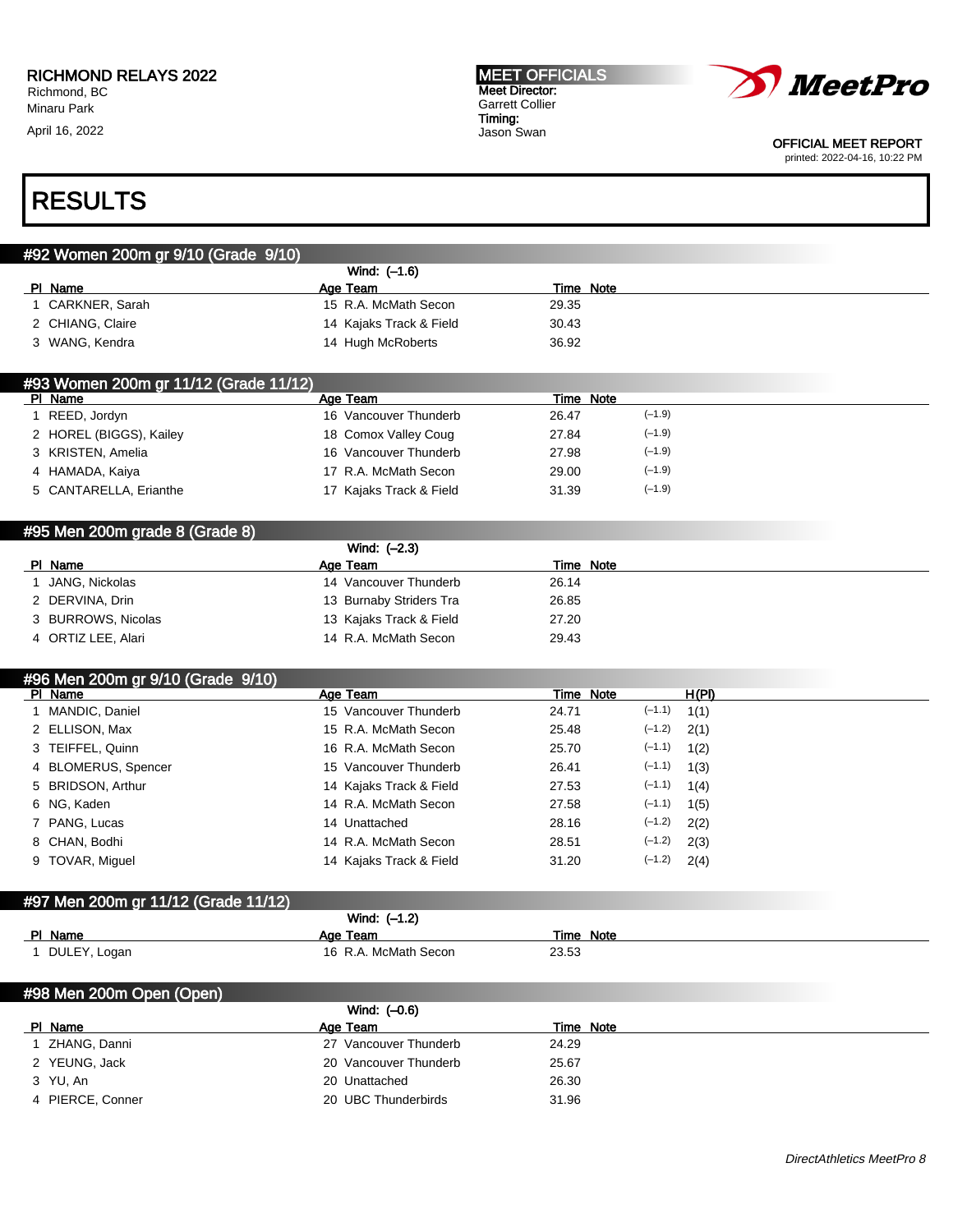April 16, 2022

MEET OFFICIALS Meet Director: Garrett Collier Timing: Jason Swan



OFFICIAL MEET REPORT printed: 2022-04-16, 10:22 PM

## RESULTS

| 1 #102 Men long jump grade 8 (Grade 8) |                  |                                                                                 |       |       |       |       |       |       |
|----------------------------------------|------------------|---------------------------------------------------------------------------------|-------|-------|-------|-------|-------|-------|
| PI Name                                | Age Team         | Mark                                                                            | Rnd 1 | Rnd 2 | Rnd 3 | Rnd 4 | Rnd 5 | Rnd 6 |
| JANG. Nickolas                         | 14 Vancouver Th  | $5.13\text{m}$ (-2.1) $5.13$ (-2.1) $4.78$ (-2.0) $ 4.69$ (-1.3) $ 4.87$ (-3.0) |       |       |       |       |       |       |
| 2 MAVER, Makaio                        | 13 Ocean Athleti | 4.47m (-1.9) $ 4.22$ (-0.6) 4.47 (-1.9) 4.19 (-0.3) 4.29 (-1.3)                 |       |       |       |       |       |       |
| 3 LAM, Trevor                          | 14 Vancouver Th  | 4.33m (-2.1) 4.33 (-2.1) 4.13 (+0.0) 3.45 (-1.9) 4.00 (-1.8)                    |       |       |       |       |       |       |

| #103 Men long jump gr 9/10 (Grade 9/10) |                 |                                                                                                      |             |             |                                                   |                           |       |       |
|-----------------------------------------|-----------------|------------------------------------------------------------------------------------------------------|-------------|-------------|---------------------------------------------------|---------------------------|-------|-------|
| PI Name                                 | Age Team        | <b>Mark</b>                                                                                          | Rnd 1       | Rnd 2       | Rnd 3                                             | Rnd 4                     | Rnd 5 | Rnd 6 |
| CHAN. Bodhi                             | 14 R.A. McMath  | 4.66m $(-1.3)$ $ 4.10$ $(-0.9)$ $ $                                                                  |             | <b>FOUL</b> |                                                   | $4.66(-1.3)$ $4.46(-2.1)$ |       |       |
| 2 BRIDSON, Arthur                       | 14 Kajaks Track | 4.38m $(-0.3)$                                                                                       | <b>FOUL</b> |             | $\mid$ 4.08 (-1.6) $\mid$ 4.15 (-1.7) 4.38 (-0.3) |                           |       |       |
| 3 RUUS, Ben                             | 15 R.A. McMath  | 4.27m (-1.4) $\boxed{4.27}$ (-1.4) $\boxed{4.22}$ (-1.3) $\boxed{4.21}$ (-0.9) $\boxed{4.03}$ (-1.2) |             |             |                                                   |                           |       |       |
| 4 WIJAYAKOON, Daymon                    | 15 R.A. McMath  | $3.91\text{m}$ (-0.5) 3.91 (-0.5) 3.83 (-1.5) 3.82 (-1.6)                                            |             |             |                                                   | <b>FOUL</b>               |       |       |
| NG. Aiden                               | 16 Kaiaks Track | <b>DNS</b>                                                                                           |             |             |                                                   |                           |       |       |
| TAM, Hadie                              | 14 R.A. McMath  | <b>DNS</b>                                                                                           |             |             |                                                   |                           |       |       |

|         | #104 Men long jump gr 11/12 (Grade 11/12) |                 |                                                                             |             |                  |             |             |                  |       |
|---------|-------------------------------------------|-----------------|-----------------------------------------------------------------------------|-------------|------------------|-------------|-------------|------------------|-------|
| PI Name |                                           | Age Team        | Mark                                                                        | Rnd 1       | Rnd <sub>2</sub> | Rnd 3       | Rnd 4       | Rnd <sub>5</sub> | Rnd 6 |
|         | LAW. Moses                                | 16 Kajaks Track | $5.06$ m (-1.9) $ 4.49$ (-1.3) $ 4.97$ (-2.0) $ 5.06$ (-1.9) $ 5.01$ (-1.0) |             |                  |             |             |                  |       |
|         | CHEUNG, Clarence                          | 16 Vancouver Th | ΝM                                                                          | <b>FOUL</b> | <b>FOUL</b>      | <b>FOUL</b> | <b>FOUL</b> |                  |       |
|         | TURNER, Aidan                             | 17 Kajaks Track | <b>DNS</b>                                                                  |             |                  |             |             |                  |       |

#### #105 men long jump Open (Open)

| PI Name                  | Aae<br>Team                              | Mark      | Rnd                 | Rnd 2       | Rnd 3               | Rnd 4       | RndF | Rnd 6 |
|--------------------------|------------------------------------------|-----------|---------------------|-------------|---------------------|-------------|------|-------|
| SALISBURY, Za<br>Zacharv | $\overline{\phantom{a}}$<br>Unattached B | <b>NM</b> | <b>FOUL</b><br>$ -$ | <b>FOUL</b> | <b>FOUL</b><br>$ -$ | <b>FOUL</b> |      |       |

### #106 Boys long jump 9 yrs (9 years)

| PI Name         | Team<br>Age     | Mark          | Rnd  | Rnd 2 | Rnd <sub>3</sub>                | Rnd 4 | Rnd <sub>5</sub> | Rnd 6 |  |
|-----------------|-----------------|---------------|------|-------|---------------------------------|-------|------------------|-------|--|
| THOMSON, Kayden | Kaiaks<br>Track | (NW)<br>2.36m | 2.36 | 2.10  | 0.07<br>$\epsilon$ . $\epsilon$ |       |                  |       |  |

| #107 Boys long jump 10 yrs (10 years) |                 |              |             |             |       |       |       |       |
|---------------------------------------|-----------------|--------------|-------------|-------------|-------|-------|-------|-------|
| PI Name                               | Age Team        | <b>Mark</b>  | Rnd 1       | Rnd 2       | Rnd 3 | Rnd 4 | Rnd 5 | Rnd 6 |
| 1 VARMA-VITUG, Armaan                 | 9 Kajaks Track  | $3.30m$ (NW) | 3.13        | 3.19        | 3.30  |       |       |       |
| 2 LY, Oliver                          | 9 Kajaks Track  | $3.00m$ (NW) | 2.81        | 2.81        | 3.00  |       |       |       |
| 3 FOSTER, Logan                       | 9 Vancouver Th  | 2.97m (NW)   | 2.97        | 2.89        | 2.88  |       |       |       |
| 4 LIU, Tyler                          | 10 Kajaks Track | 2.92m (NW)   | 2.74        | 2.83        | 2.92  |       |       |       |
| 5 MEDIANU, Luca                       | 9 Kajaks Track  | $2.63m$ (NW) | 2.63        | 2.56        | 2.56  |       |       |       |
| 6 BEVAN, Joel                         | 9 Kajaks Track  | $2.62m$ (NW) | <b>FOUL</b> | <b>FOUL</b> | 2.62  |       |       |       |
| 7 REID, Alexander                     | 10 Kajaks Track | $2.31m$ (NW) | 2.15        | <b>FOUL</b> | 2.31  |       |       |       |
| 8 WOOLFORD, Thomas                    | 9 Kajaks Track  | $1.68m$ (NW) | 1.48        | 1.61        | 1.68  |       |       |       |

#### #108 Boys long jump 11 yrs (11 years)

| PI Name           | Age Team     | Mark          | Rnd  | Rnd 2 | Rnd 3       | Rnd 4 | Rnd 5 | Rnd <sub>6</sub> |
|-------------------|--------------|---------------|------|-------|-------------|-------|-------|------------------|
| GILL, Jay         | Vancouver Th | (NW)<br>2.83m | 2.78 | 2.83  | <b>FOUL</b> |       |       |                  |
| 2 HABERL, Matthew | Vancouver Th | 2.66m (NW)    | 2.66 | 2.58  | 2.60        |       |       |                  |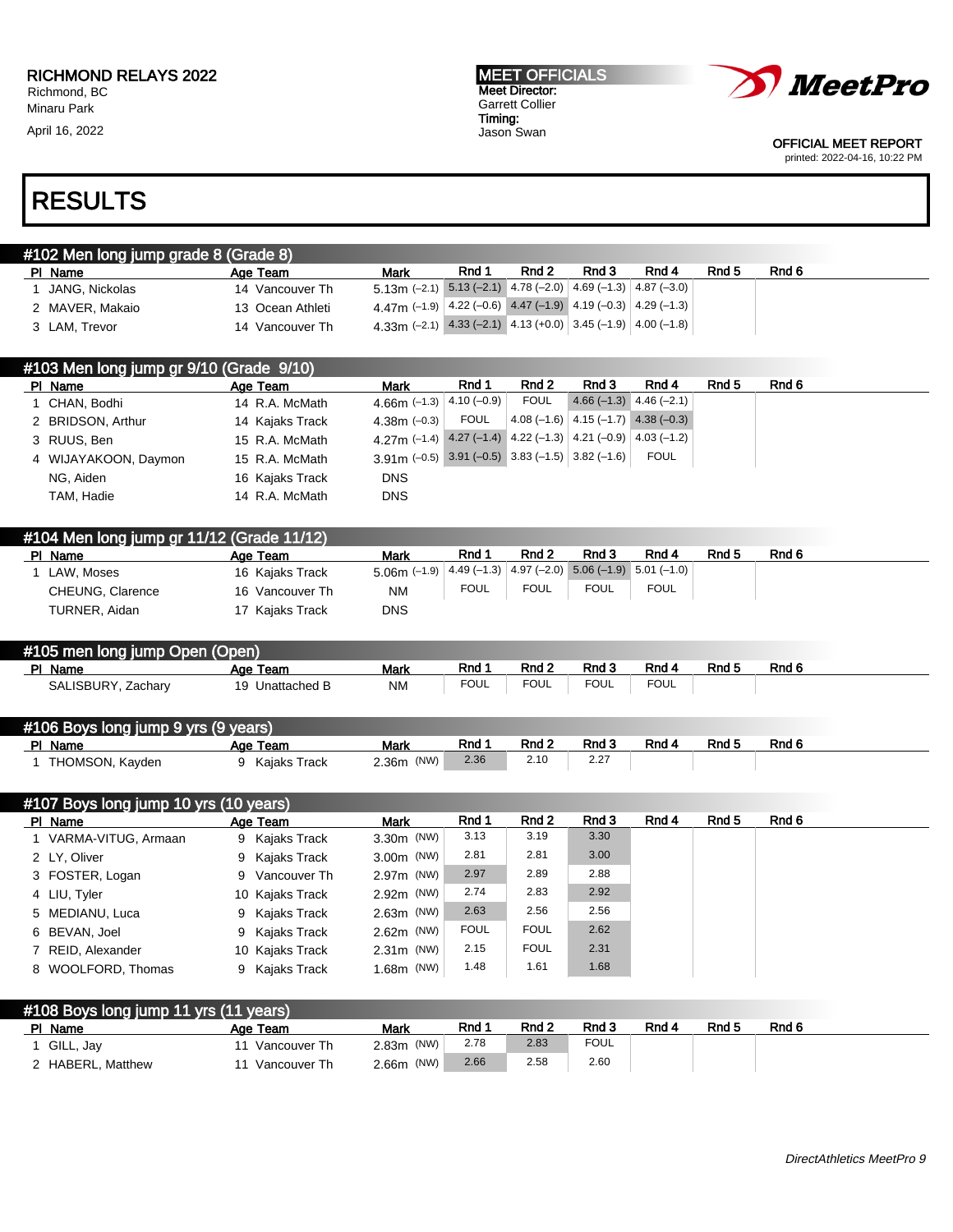April 16, 2022

MEET OFFICIALS Meet Director: Garrett Collier Timing: Jason Swan



OFFICIAL MEET REPORT printed: 2022-04-16, 10:22 PM

# RESULTS

| #109 Boys long jump 12 yrs (12 years)                                                |                                  |                                            |                     |                           |                                           |                  |                      |                  |
|--------------------------------------------------------------------------------------|----------------------------------|--------------------------------------------|---------------------|---------------------------|-------------------------------------------|------------------|----------------------|------------------|
| PI Name                                                                              | Age Team                         | <b>Mark</b>                                | Rnd 1               | Rnd <sub>2</sub>          | Rnd 3                                     | Rnd 4            | Rnd <sub>5</sub>     | Rnd 6            |
| 1 LAM, Michael                                                                       | 11 Vancouver Th                  | 3.69m (NW)                                 | <b>FOUL</b>         | 3.69                      | 3.53                                      |                  |                      |                  |
| 2 PANERIO, Wyatt                                                                     | 11 Kajaks Track                  | 3.60m (NW)                                 | <b>FOUL</b>         | <b>FOUL</b>               | 3.60                                      |                  |                      |                  |
| 3 MEDIANU, Eric                                                                      | 12 Kajaks Track                  | 3.43m (NW)                                 | 2.77                | 3.25                      | 3.43                                      |                  |                      |                  |
| 4 MCCUTCHEON, Simon                                                                  | 12 Vancouver Th                  | 3.20m (NW)                                 | 3.20                | 3.13                      | <b>FOUL</b>                               |                  |                      |                  |
| 5 LY, Tyler                                                                          | 12 Kajaks Track                  | $3.11m$ (NW)                               | 3.07                | 3.11                      | 2.72                                      |                  |                      |                  |
| #110 Boys long jump 13 yrs (13 years)                                                |                                  |                                            |                     |                           |                                           |                  |                      |                  |
| PI Name                                                                              | Age Team                         | <b>Mark</b>                                | Rnd 1               | Rnd 2                     | Rnd 3                                     | Rnd 4            | Rnd 5                | Rnd <sub>6</sub> |
| 1 LEE, Owen                                                                          | 12 Kajaks Track                  | 3.34m (NW)                                 | 3.34                | 3.20                      | 3.09                                      |                  |                      |                  |
| #111 Men hammer gr 9/10 5kg (Grade 9/10)                                             |                                  |                                            |                     |                           |                                           |                  |                      |                  |
| PI Name                                                                              | Age Team                         | Rnd 1<br><b>Mark</b>                       | Rnd 2               | Rnd 3                     | Rnd 4                                     | Rnd 5            | Rnd 6<br><b>FOUL</b> |                  |
| 2 LONGLEY, Chase                                                                     | 13 Kajaks Track                  | 42.71<br>42.71m                            | <b>FOUL</b>         | 40.68                     | <b>FOUL</b>                               | <b>FOUL</b>      |                      |                  |
| #112 Men hammer gr 11/12 6kg (Grade 11/12)                                           |                                  |                                            |                     |                           |                                           |                  |                      |                  |
| PI Name                                                                              | Age Team                         | Rnd 1<br>Mark                              | Rnd <sub>2</sub>    | Rnd 3                     | Rnd 4                                     | Rnd <sub>5</sub> | Rnd 6                |                  |
| 1 ULIANA, Matthew                                                                    | 17 Kajaks Track                  | <b>FOUL</b><br>66.76m                      | <b>FOUL</b>         | 60.16                     | <b>FOUL</b>                               | 63.26            | 66.76                |                  |
| 3 LONGLEY, Ethan                                                                     | 17 Kajaks Track                  | 46.87<br>51.05m                            | 49.76               | <b>FOUL</b>               | <b>FOUL</b>                               | <b>FOUL</b>      | 51.05                |                  |
| #114 Women long jump grade 8 (Grade 8)                                               |                                  |                                            |                     |                           |                                           |                  |                      |                  |
| PI Name                                                                              | Age Team                         | <b>Mark</b>                                | Rnd 1               | Rnd 2                     | Rnd 3                                     | Rnd 4            | Rnd 5                | Rnd 6            |
| 1 NASHLUND, Rebecca                                                                  | 13 R.A. McMath                   | 3.90m $(-0.5)$ 3.74 $(-1.5)$               |                     | <b>FOUL</b>               | $3.90(-0.5)$                              | <b>FOUL</b>      |                      |                  |
| #115 Women long jump gr 9/10 (Grade 9/10)                                            |                                  |                                            |                     |                           |                                           |                  |                      |                  |
| PI Name                                                                              | Age Team                         | <b>Mark</b>                                | Rnd 1               | Rnd 2                     | Rnd 3                                     | Rnd 4            | Rnd <sub>5</sub>     | Rnd <sub>6</sub> |
| 1 VARMA-VITUG, Sofia                                                                 | 14 Kajaks Track                  | 4.26m $(-2.4)$                             | <b>FOUL</b>         | $4.23(-1.6)$              | $4.26(-2.4)$                              | <b>FOUL</b>      |                      |                  |
| 2 YE, Besty                                                                          | 15 Kajaks Track                  | 4.26m $(-1.4)$                             |                     | $4.26(-1.4)$ $4.09(-2.9)$ | $4.03(-2.0)$                              | $3.95(-2.0)$     |                      |                  |
| 3 CHEN, Rebecca                                                                      | 15 Kajaks Track                  | $3.74m (-1.2)$                             | <b>FOUL</b>         | <b>FOUL</b>               | <b>FOUL</b>                               | $3.74(-1.2)$     |                      |                  |
| 4 BRODIE, Hana                                                                       | 14 Hugh McRob                    | $3.52m (+0.0)$                             | <b>PASS</b>         | <b>PASS</b>               | <b>FOUL</b>                               | $3.52 (+0.0)$    |                      |                  |
| 5 YAO, Angel                                                                         | 16 Hugh McRob                    | 2.44m $(-1.5)$ 2.22 $(-1.7)$ 2.44 $(-1.5)$ |                     |                           | <b>PASS</b>                               | <b>PASS</b>      |                      |                  |
| #116 Women long jump gr 11/12 (Grade 11/12)                                          |                                  |                                            |                     |                           |                                           |                  |                      |                  |
| PI Name                                                                              | Age Team                         | <b>Mark</b>                                | Rnd 1               | Rnd <sub>2</sub>          | Rnd 3                                     | Rnd 4            | Rnd <sub>5</sub>     | Rnd 6            |
| 1 PAVAN, Isabella                                                                    | 17 Vancouver Th                  | 4.74m (-1.8) $ 4.56$ (-2.6) $ $            |                     |                           | 4.70 $(-1.2)$ 4.74 $(-1.8)$ 4.51 $(-1.5)$ |                  |                      |                  |
|                                                                                      | 17 R.A. McMath                   | 4.28m $(-1.7)$                             | PASS                | PASS                      | $4.27 (+0.0)$ 4.28 (-1.7)                 |                  |                      |                  |
| 2 NG, Teagan                                                                         |                                  |                                            |                     |                           |                                           |                  |                      |                  |
| 3 COX, Olivia                                                                        | 16 R.A. McMath                   | 3.41m $(-1.1)$                             | PASS                | <b>PASS</b>               | $3.41(-1.1)$ $3.25(-1.5)$                 |                  |                      |                  |
|                                                                                      |                                  |                                            |                     |                           |                                           |                  |                      |                  |
|                                                                                      | Age Team                         | Mark                                       | Rnd 1               | Rnd 2                     | Rnd 3                                     | Rnd 4            | Rnd <sub>5</sub>     | Rnd 6            |
| 1 GINN, Ella                                                                         | 9 Kajaks Track                   | 2.43m (NW)                                 | <b>FOUL</b>         | 2.43                      | 2.23                                      |                  |                      |                  |
| #118 Girls Long Jump 9 yrs (9 years)<br>PI Name<br>2 BAINS, Seylah<br>3 VALL, Sahara | 8 Kajaks Track<br>8 Kajaks Track | 2.42m (NW)<br>2.28m (NW)                   | 2.34<br><b>FOUL</b> | 2.37<br>2.28              | 2.42<br>2.24                              |                  |                      |                  |

4 HOPWOOD, Victoria and 8 Kajaks Track 2.16m (NW) FOUL 2.16 FOUL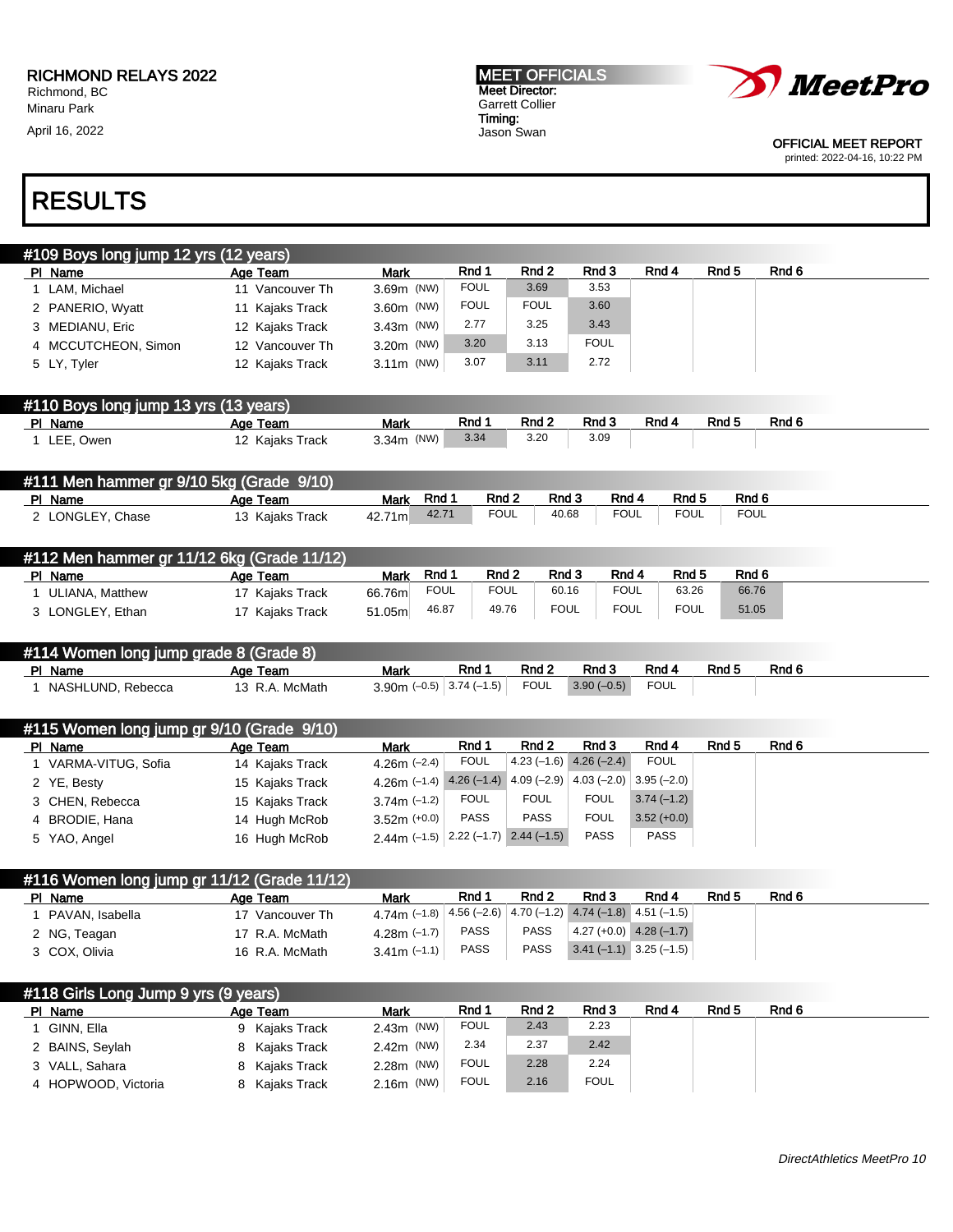April 16, 2022





OFFICIAL MEET REPORT printed: 2022-04-16, 10:22 PM

| #119 Girls long jump 10 yrs (10 years) |                   |              |       |       |             |       |       |       |  |
|----------------------------------------|-------------------|--------------|-------|-------|-------------|-------|-------|-------|--|
| PI Name                                | Age Team          | <b>Mark</b>  | Rnd 1 | Rnd 2 | Rnd 3       | Rnd 4 | Rnd 5 | Rnd 6 |  |
| MAVER. Lexa                            | 9 Ocean Athleti   | $3.28m$ (NW) | 3.28  | 3.20  | 3.24        |       |       |       |  |
| 2 PETERSON, Beatrix                    | Vancouver Th<br>9 | 2.75m (NW)   | 2.75  | 2.57  | 2.56        |       |       |       |  |
| 3 BEYNON, Sofia                        | Vancouver Th      | $2.57m$ (NW) | 2.47  | 2.57  | <b>FOUL</b> |       |       |       |  |
| MAHIL, Taran<br>4                      | Kajaks Track<br>9 | $1.76m$ (NW) | 1.76  | 1.57  | 1.75        |       |       |       |  |
| MCCUTCHEON, Emma                       | Vancouver Th<br>9 | <b>DNS</b>   |       |       |             |       |       |       |  |

| #120 Girls long jump 11 yrs (11 years) |                 |              |       |             |             |       |       |       |
|----------------------------------------|-----------------|--------------|-------|-------------|-------------|-------|-------|-------|
| PI Name                                | Age Team        | <b>Mark</b>  | Rnd · | Rnd 2       | Rnd 3       | Rnd 4 | Rnd 5 | Rnd 6 |
| UZOZIE, Chioma                         | 11 Vancouver Th | $3.62m$ (NW) | 3.62  | 3.55        | 2.74        |       |       |       |
| 2 SIERECKI, Daniela                    | 10 Kajaks Track | $2.51m$ (NW) | 2.51  | FOUL        | <b>FOUL</b> |       |       |       |
| 3 HOPWOOD, Adelaide                    | 11 Kajaks Track | $2.31m$ (NW) | 2.31  | 2.27        | <b>PASS</b> |       |       |       |
| 4 ZHANG, Kaylee                        | 10 Kajaks Track | $2.23m$ (NW) | 2.15  | <b>FOUL</b> | 2.23        |       |       |       |

| #121 Girls long jump 12 yrs (12 years) |                 |              |       |             |       |       |       |       |
|----------------------------------------|-----------------|--------------|-------|-------------|-------|-------|-------|-------|
| PI Name                                | Age Team        | Mark         | Rnd 1 | Rnd 2       | Rnd 3 | Rnd 4 | Rnd 5 | Rnd 6 |
| PETKOV, Karina                         | 11 Vancouver Th | $3.55m$ (NW) | 3.31  | 3.55        | 3.49  |       |       |       |
| 2 LEUNG, Emeth                         | Kaiaks Track    | $3.35m$ (NW) | 3.35  | <b>FOUL</b> | 3.24  |       |       |       |

| #122 Girls long jump 13 yrs (13 years) |                 |              |      |                  |             |       |                  |       |  |
|----------------------------------------|-----------------|--------------|------|------------------|-------------|-------|------------------|-------|--|
| PI Name                                | Age Team        | Mark         | Rnd  | Rnd <sub>2</sub> | Rnd 3       | Rnd 4 | Rnd <sub>5</sub> | Rnd 6 |  |
| SMITH, Bryanna                         | 12 Kajaks Track | $3.47m$ (NW) | 3.47 | 3.29             | 3.44        |       |                  |       |  |
| OWEN. Mairead                          | 12 Vancouver Th | $3.46m$ (NW) | 3.46 | <b>FOUL</b>      | <b>FOUL</b> |       |                  |       |  |

| #123 Girls shot put 9 yrs 2 kg (9 years) |              |                   |       |             |       |       |       |       |  |
|------------------------------------------|--------------|-------------------|-------|-------------|-------|-------|-------|-------|--|
| PI Name                                  | Age Team     | <b>Mark</b>       | Rnd 1 | Rnd 2       | Rnd 3 | Rnd 4 | Rnd 5 | Rnd 6 |  |
| BAINS, Seylah                            | Kajaks Track | 3.82 <sub>m</sub> | 3.82  | <b>FOUL</b> | 3.46  | 3.46  |       |       |  |

| #124 Girls shot put $10$ yrs 2 kg (10 years) |              |                      |       |       |       |       |       |  |
|----------------------------------------------|--------------|----------------------|-------|-------|-------|-------|-------|--|
| PI Name                                      | Age Team     | Rnd 1<br><b>Mark</b> | Rnd 2 | Rnd 3 | Rnd 4 | Rnd 5 | Rnd 6 |  |
| <b>BEYNON, Sofia</b>                         | Vancouver Th | DNS                  |       |       |       |       |       |  |

| #125 girls shot put 11 yrs 2 kg (11 years) |                 |                   |      |                  |       |       |       |       |
|--------------------------------------------|-----------------|-------------------|------|------------------|-------|-------|-------|-------|
| PI Name                                    | Age Team        | Mark              | Rnd  | Rnd <sub>2</sub> | Rnd 3 | Rnd 4 | Rnd 5 | Rnd 6 |
| SIERECKI, Daniela                          | 10 Kajaks Track | 5.12 <sub>m</sub> | 4.50 | <b>FOUL</b>      | 5.12  | 4.83  |       |       |
| ZHANG, Kaylee                              | 10 Kajaks Track | <b>DNS</b>        |      |                  |       |       |       |       |

| #127 Girls shot put $13$ yrs $3$ kg (13 years) |                 |             |            |       |       |       |       |       |  |
|------------------------------------------------|-----------------|-------------|------------|-------|-------|-------|-------|-------|--|
| PI Name                                        | Age Team        | <b>Mark</b> | <b>Rnd</b> | Rnd 2 | Rnd 3 | Rnd 4 | Rnd 5 | Rnd 6 |  |
| STEVENS, Tatyanna                              | 12 Vancouver Th | 7.08m       | 6.08       | 5.42  | 7.08  | 6.59  |       |       |  |

| #128 Women high jump grade 8 (Grade 8) |               |      |                |      |      |            |  |
|----------------------------------------|---------------|------|----------------|------|------|------------|--|
| PI Name                                | Age Team      |      | Mark 1.10 1.15 | 1.20 | 1.25 | 1.30       |  |
| SHIRRAN, Alison                        | 13 Hugh McRob | .25m |                |      | XO   | <b>XXX</b> |  |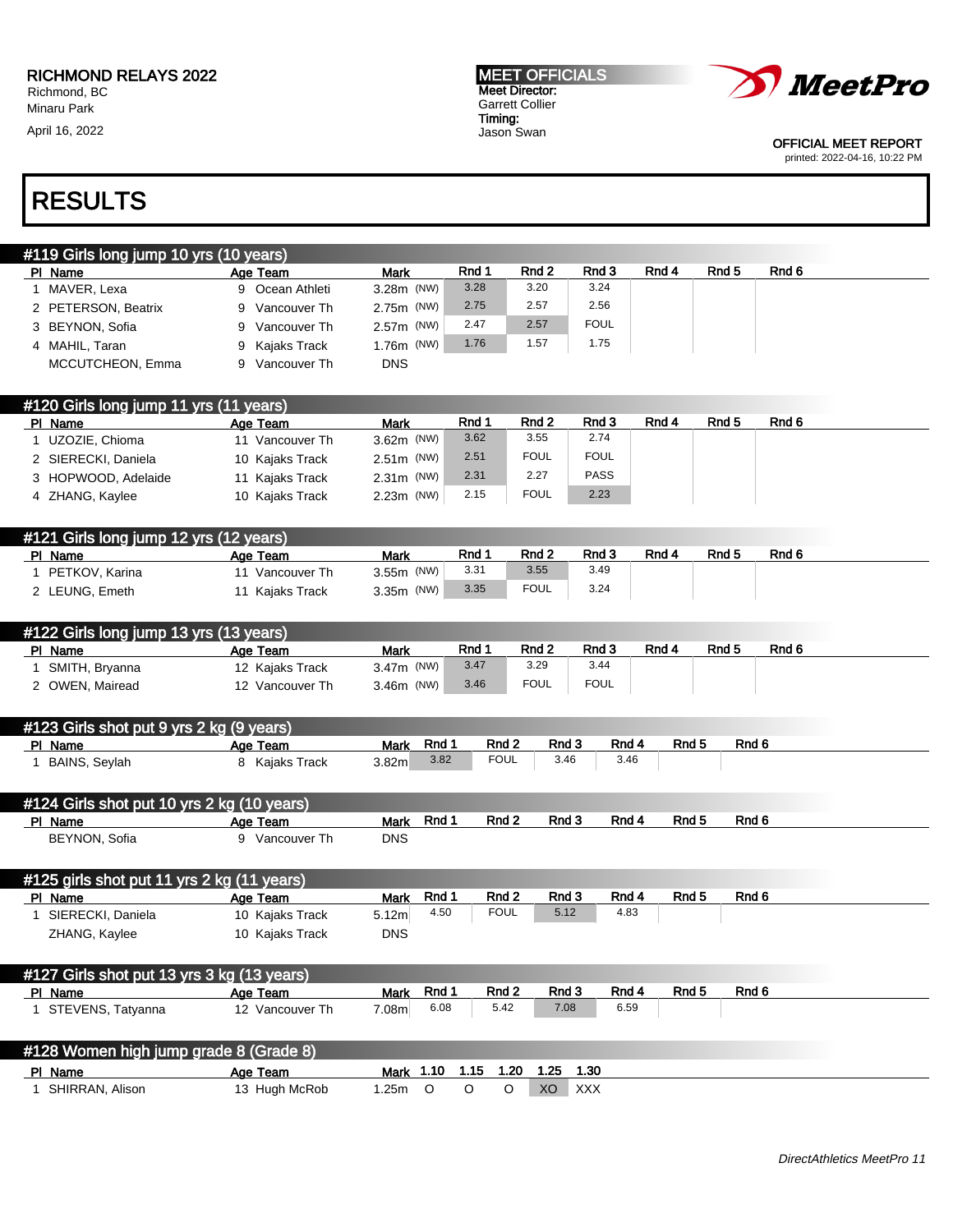April 16, 2022





OFFICIAL MEET REPORT printed: 2022-04-16, 10:22 PM

| #129 Women high jump gr 9/10 (Grade 9/10)   |                 |                |     |            |
|---------------------------------------------|-----------------|----------------|-----|------------|
| PI Name                                     | Age Team        | Mark 1.10 1.15 |     | - 1.20     |
| <b>BRODIE, Hana</b>                         | 14 Hugh McRob   | 1.15m<br>O     | O   | <b>XXX</b> |
| 2 YAO, Angel                                | 16 Hugh McRob   | 1.10m XXO      | XXX |            |
| EVANS, Rebecca                              | 15 Vancouver Th | <b>DNS</b>     |     |            |
|                                             |                 |                |     |            |
| #130 Women high jump gr 11/12 (Grade 11/12) |                 |                |     |            |
|                                             |                 |                |     |            |

| PI Name              | Age Team        | Mark  | 1.30 | 1.35 | 1.40 | 1.45 | 1.50       | 1.55 | I.60 | 1.65 |
|----------------------|-----------------|-------|------|------|------|------|------------|------|------|------|
| KRISTEN, Amelia      | 16 Vancouver Th | l.60m | P    |      |      |      | XO         |      | XO   | XXX  |
| 2 PAVAN, Isabella    | 17 Vancouver Th | l.55m | P.   |      |      |      | XO         | XO.  | XXX  |      |
| 3 LAWSON, Lexi Piper | 16 Kajaks Track | l.45m | P    |      |      |      | <b>XXX</b> |      |      |      |
| PUNIA, Jaya          | 17 R.A. McMath  | DNS   |      |      |      |      |            |      |      |      |

| #133 Men high jump gr 9/10 (Grade 9/10) |                 |       |      |      |      |            |      |      |            |  |  |
|-----------------------------------------|-----------------|-------|------|------|------|------------|------|------|------------|--|--|
| PI Name                                 | Age Team        | Mark  | 1.30 | 1.35 | 1.40 | 1.45       | 1.50 | 1.55 | 1.60       |  |  |
| <b>BLOMERUS, Spencer</b>                | 15 Vancouver Th | 1.55m |      |      |      |            |      |      | <b>XXX</b> |  |  |
| 2 WIJAYAKOON, Daymon                    | 15 R.A. McMath  | 1.50m |      |      | XO   |            |      | XXX  |            |  |  |
| 3 KUSH, Nathan                          | 15 R.A. McMath  | 1.45m |      |      |      |            | XX   |      |            |  |  |
| 4 RUUS, Ben                             | 15 R.A. McMath  | 1.40m |      |      | XXO  | <b>XXX</b> |      |      |            |  |  |

| #134 Men high jump gr 11/12 (Grade 11/12) |                 |                   |         |         |            |      |      |      |          |            |            |      |  |
|-------------------------------------------|-----------------|-------------------|---------|---------|------------|------|------|------|----------|------------|------------|------|--|
| PI Name                                   | Age Team        | Mark 1.55         |         | 1.60    | 1.65       | 1.70 | 1.75 | 1.80 | 1.85     | 1.90       | 1.95       | 2.00 |  |
| I WANNIARACHCHI, Kiran                    | 17 Kajaks Track | 1.95m P           |         | P       | P          | P    |      | P    | XO       | O          | <b>XXO</b> | XXX  |  |
| 2 HORLOCK, Brayden                        | 17 Vancouver Th | 1.85m P           |         | P       |            |      |      | XO   | $\Omega$ | <b>XXX</b> |            |      |  |
| 3 BLOMERUS, Sebastian                     | 17 Unattached   | 1.60 <sub>m</sub> | $\circ$ | $\circ$ | <b>XXX</b> |      |      |      |          |            |            |      |  |
| PI Name                                   | Age Team        | Mark 1.35         |         | 1.40    | 1.45       | 1.50 |      |      |          |            |            |      |  |
| 3 BLOMERUS, Sebastian                     | 17 Unattached   | (cont'd)          | - P     | P       |            | O    |      |      |          |            |            |      |  |
|                                           |                 |                   |         |         |            |      |      |      |          |            |            |      |  |

| #135 Men high jump Open (Open) |                 |         |          |      |      |      |      |                |            |     |
|--------------------------------|-----------------|---------|----------|------|------|------|------|----------------|------------|-----|
| PI Name                        | Age Team        | Mark    | 1.85     | 1.90 | 1.95 | 2.00 | 2.05 | 2.10 2.14 2.18 |            |     |
| VANDERZEE, Noel                | 23 Kajaks Track | 2.14m   | $\sim$ P |      |      |      |      |                |            | XXX |
| 2 CHATTEN, Eric                | 24 Kajaks Track | 2.10m P |          |      |      |      |      |                | <b>XXX</b> |     |
| 3 SPENCER, Bazil               | 20 Kajaks Track | 1.95m   |          |      | XO   | XXX  |      |                |            |     |

|                       | #137 Boys shot put 10 yrs 2 kg (10 years) |                   |       |       |             |       |       |       |  |  |
|-----------------------|-------------------------------------------|-------------------|-------|-------|-------------|-------|-------|-------|--|--|
| PI Name               | Age Team                                  | Mark              | Rnd 1 | Rnd 2 | Rnd 3       | Rnd 4 | Rnd 5 | Rnd 6 |  |  |
| SHAH, Ameya           | 9 Kajaks Track                            | 5.35m             | 4.64  | 5.35  | 4.52        | 5.32  |       |       |  |  |
| 2 LIU, Tyler          | 10 Kajaks Track                           | 5.28 <sub>m</sub> | 5.09  | 5.28  | 5.05        | 5.28  |       |       |  |  |
| 3 LY, Oliver          | 9 Kajaks Track                            | 4.97m             | 4.93  | 4.41  | <b>FOUL</b> | 4.97  |       |       |  |  |
| 4 VARMA-VITUG, Armaan | 9 Kajaks Track                            | 4.32 <sub>m</sub> | 3.74  | 3.76  | 4.32        | 4.27  |       |       |  |  |
| 5 WOOLFORD, Thomas    | 9 Kajaks Track                            | 2.36 <sub>m</sub> | 1.98  | 2.08  | 1.80        | 2.36  |       |       |  |  |
|                       |                                           |                   |       |       |             |       |       |       |  |  |

| #138 Boys shot put 11 yrs 2 kg (11 years) |              |                   |       |       |       |       |       |       |  |
|-------------------------------------------|--------------|-------------------|-------|-------|-------|-------|-------|-------|--|
| PI Name                                   | Age Team     | <b>Mark</b>       | Rnd 1 | Rnd 2 | Rnd 3 | Rnd 4 | Rnd 5 | Rnd 6 |  |
| GILL, Jay                                 | Vancouver Th | 5.34 <sub>m</sub> | 5.21  | 3.75  |       | 5.34  |       |       |  |